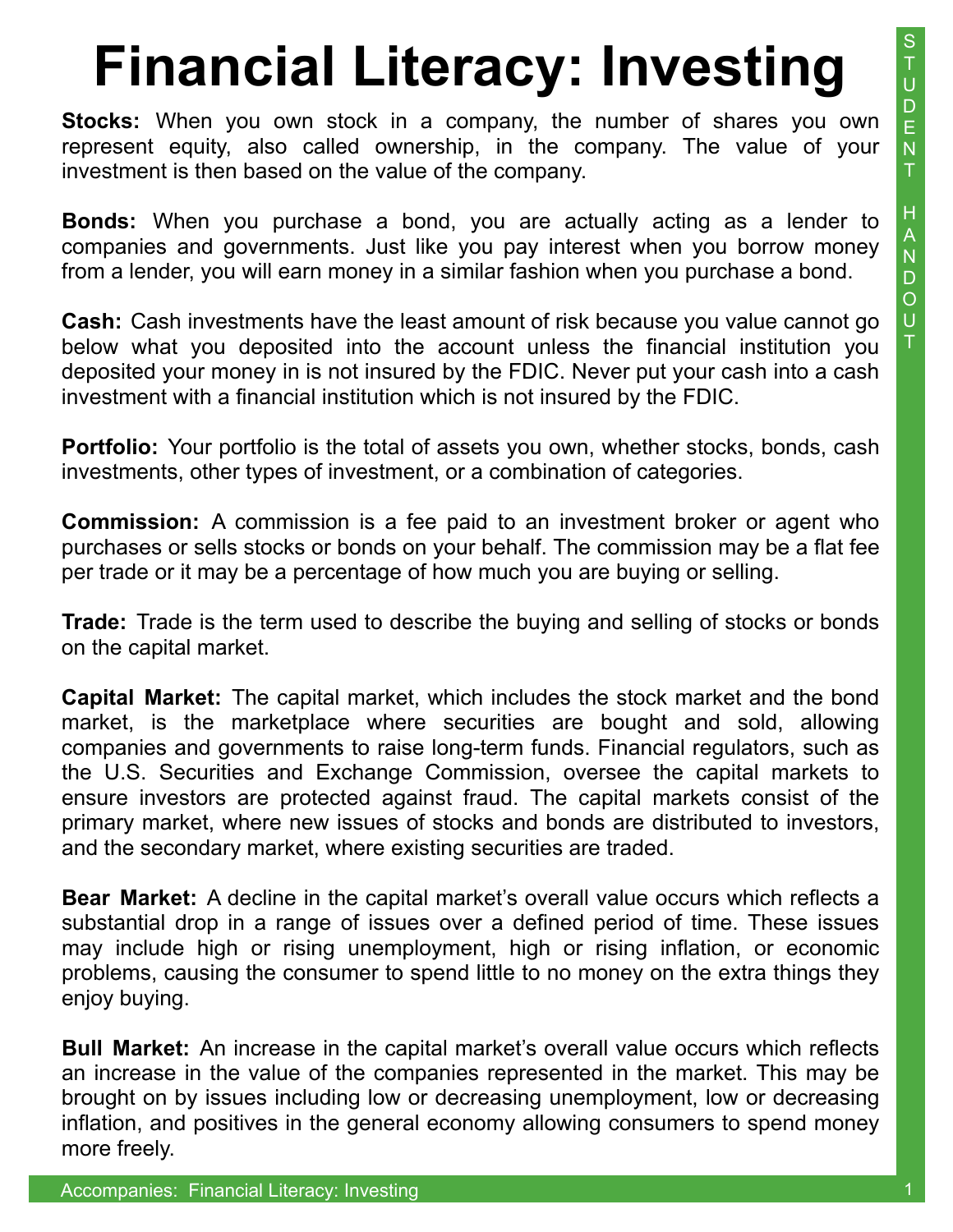### **Types of Risks in Investing**

**Risk in Investing:** Investment risk is the possibility or probability of an asset experiencing loss of value or below-expectation performance. Both the likelihood and the magnitude of possible outcomes should be considered when weighing risk.

**Low-risk Investments:** Investments providing a guaranteed "return of principal" to the investor in addition to interest earned during the investment period. Examples include treasury bonds and bills, money market funds, and bank certificates of deposits — basically cash investments.

**Limited-risk Investments:** Investment in companies and governments who are well -established, pay dividends and are known for their consistent growth. Even if growth slows, the probability of substantial loss is not high. Examples include blue-chip stocks, high-rated corporate bonds, high-rated municipal bonds and balanced mutual funds.

**Moderate-risk Investments:** Generally, investments in companies who have room for growth. These companies are usually younger than blue-chip companies so they are not as established in the marketplace or they are still trying to persuade more of the marketplace to buy their products or use their services. These companies normally do not pay dividends so your increased value comes with any growth in value the company experiences.

**High-risk Investments:** Generally, speculative investments, such a futures, brand new companies and high-yield bonds. The return on these types of investments can be high if, for instance, the company takes off and grows quickly. However, the return can also be devastating if, for instance, the company fails. In other words, the likelihood of losing everything invested is as probable as making a large return.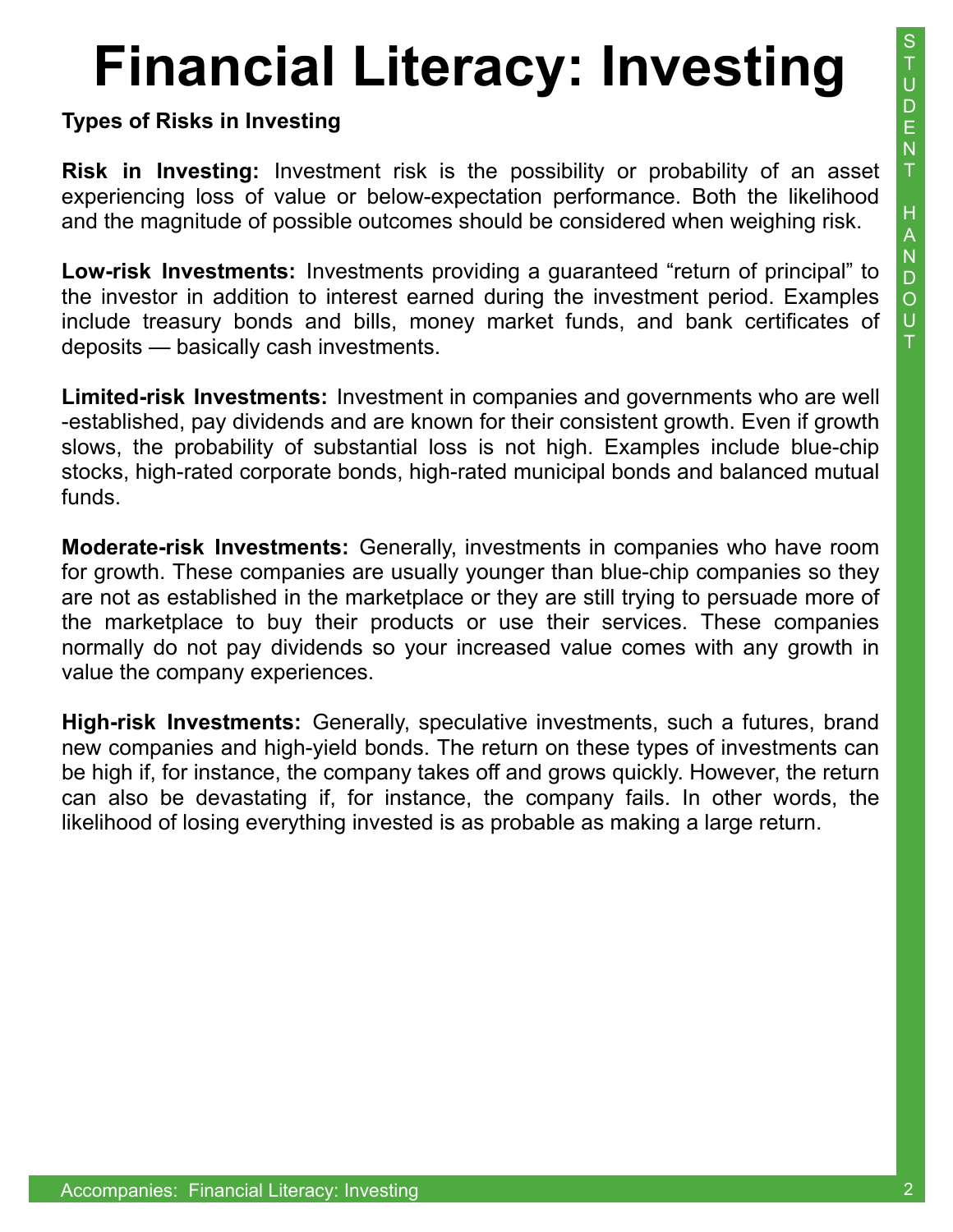**Types of Approaches in Investing** 

**Diversification:** Nearly all investors agree diversification, or the practice of distributing investments among several types of assets and markets, is important. Different investments perform differently at any point in time, so a mix of investments creates more stability in a portfolio. This way, the entire portfolio does not suffer as much with the decline of any one investment. Basically, it is the simple practice of "not putting all of your eggs in one basket".

**Conservative:** With a conservative approach, the investor seeks consistent and dependable income rather than huge returns and takes only limited risk by concentrating on low- and limited-risk investments. This approach is likely to earn steady income, but unlikely to earn a high return. Investors who cannot afford substantial losses are typically conservative investors. For example, after years of investing for retirement, an investor getting close to retirement age cannot afford to lose the investment, therefore, the investor should move investments toward this conservative approach.

**Moderate:** With a moderate approach, the investor attempts to balance the amount of risk and return in the portfolio by balancing high-risk, moderate-risk, limited-risk and low-risk investments. By creating a diverse portfolio, moderate investors are somewhat protected against the volatility of the market, but still have some opportunity for considerable returns. Moderate investors are often those whose investments are more long-term meaning short-term losses can be tolerated. For example, a person in his or her 30s who is saving for retirement might take the moderate approach.

**Speculative or Aggressive:** With an aggressive or speculative approach, the investor focuses on generating high returns by taking more risk and investing a larger portion of the portfolio in high-risk investments. The unpredictable nature of this approach can make it dangerous, so an investor should think about how much loss can be tolerated and how sensitive the investor is to fluctuations in the market.

**Dollar Cost Averaging**: One of the most popular approaches to investing, with this approach the investor invests a fixed dollar amount at set time intervals, regardless of the condition of the market. For example, someone who invests \$100 per month may get 50 shares one month because the market value was \$2 per share, but only gets 25 shares the next month because the value has risen. Over time, an investor can calculate the average price of a share based on total invested and the value total shares accumulated. This is essentially how many 401(k) programs work. Dollar cost averaging is an approach which conservative, moderate and aggressive investors can apply.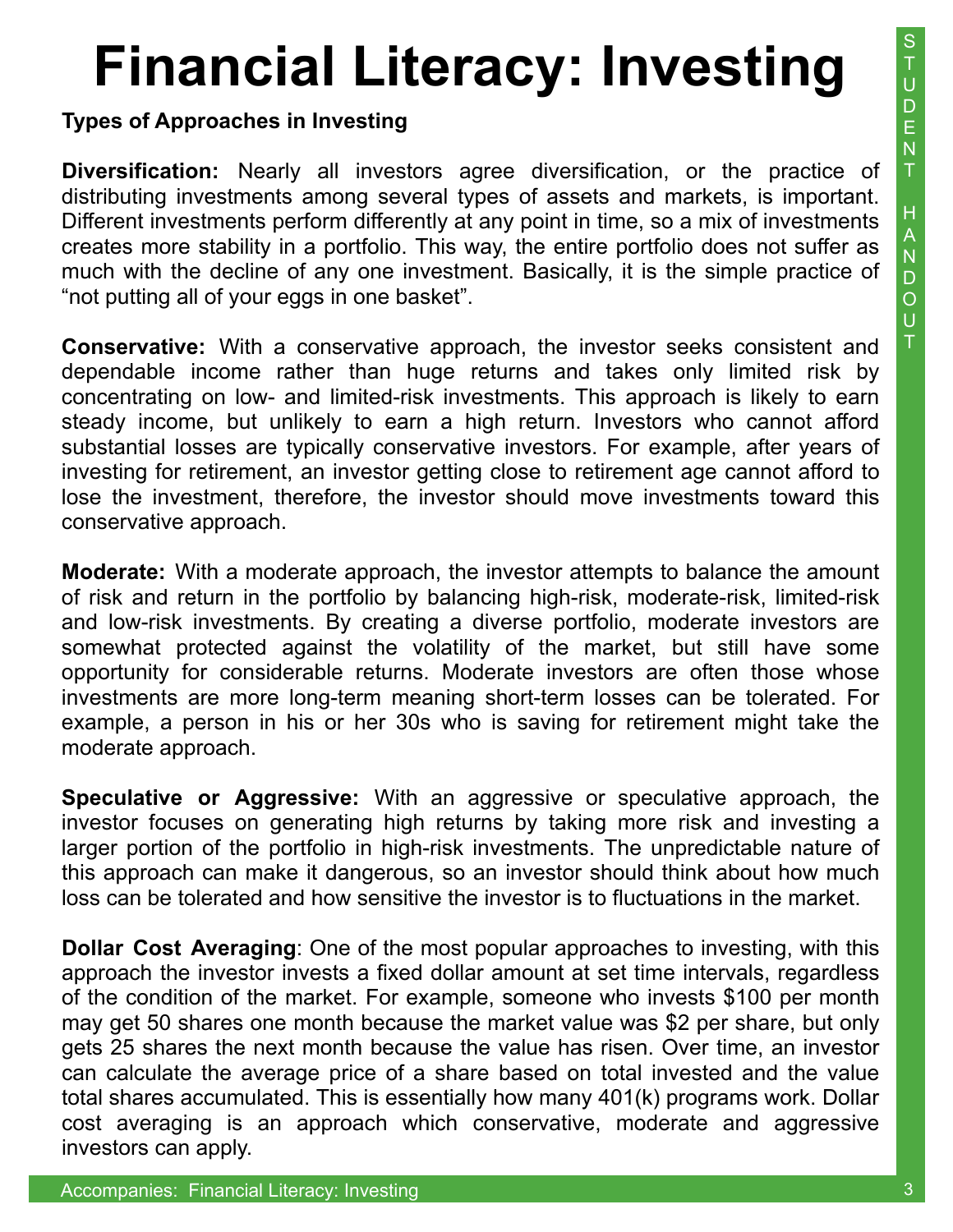**How You Make and/or Lose Money When You Invest** 

**Dividends:** Dividends are paid to investors on a per-share basis when a company earns profits beyond those needed to continue building the business. New and small companies do not usually pay investors a dividend because management feels reinvesting profits to achieve further growth will offer the investor a higher return than paying dividends would. However, virtually all companies slow in growth as they attain a large market value. At a certain point, a company gets so large management can no longer expect incredible growth rates. This is when the company will start paying dividends. Companies which pay out dividends are seen as lower-risk investments than those which do not, and a steadily increasing dividend payout is viewed as a strong indication of a company's continuing success.

#### Example:

You purchased 100 shares of XYZ stock and will receive an annual dividend of \$0.25 per share in the first year. Therefore, you will receive a dividend of \$25 for the year.

**Growth and Negative Growth:** When people invest, they are, very simply put, betting the commodity they invest in will grow in value. For low-risk investments this is often guaranteed. When someone buys a Treasury bond, he/she can count on the investment amount being returned with interest, making it worth more than the original investment amount. He/she does not need to worry about a company growing in order to see a return on the investment. For limited-, moderate- and highrisk investments, this becomes more uncertain. When someone buys stock in a company, he/she is betting the company will grow, and the stock will increase in value. However, he/she must also be aware of the possibility of the company declining and the stock dropping in value. Based on a stock's growth or decline, stockholders will buy and/or sell stocks. Investors attempt to invest (buy) for less than they believe they will one day sell and sell for more than they invested (bought). This growth, or negative growth, is one way investors make, or lose, money on investments.

### Example:

You and your friend each invested in ABC Co. by purchasing 100 shares of ABC Co. stock for the market price of \$100 per share. This means each of you invested \$10,000. At the end of one year, the market price for the ABC stock is \$130 per share. You decide to sell all 100 shares and you collect \$13,000, earning you a return (profit) of \$3,000. Your friend does not sell, hoping the stock price will continue to increase. Instead, the stock price decreases over the next year to \$80. Your friend sells and collects \$8,000. The \$2,000 lost on the investment is known as a negative return or loss.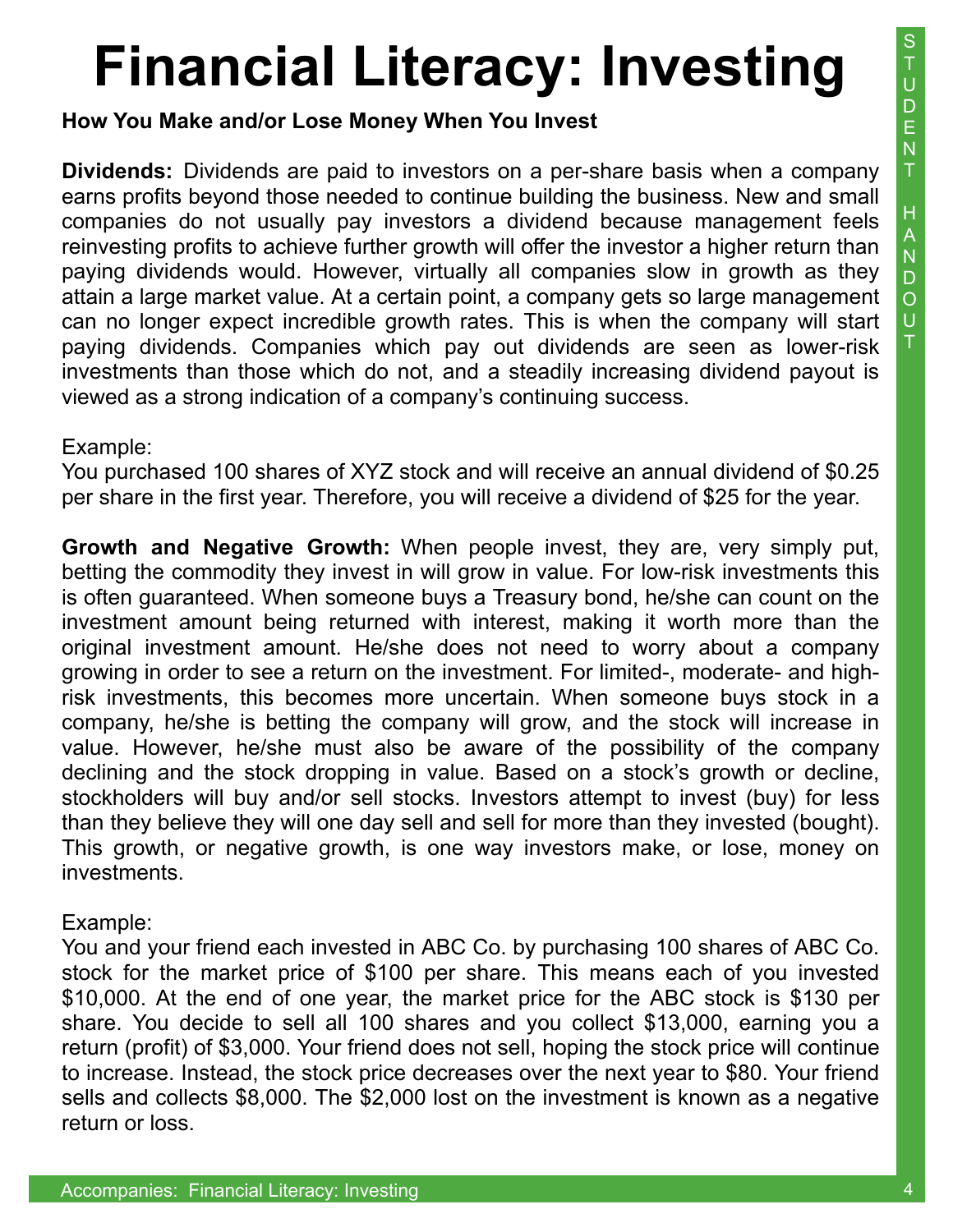**How You Make and/or Lose Money When You Invest (continued)** 

**Interest:** When people invest in cash investments of bonds, they earn interest on their investment. Interest is basically the fee you are charging the institution for holding onto your money. When you take out a loan, you are charged interest for using the lender's money, and when you make a cash investment or pay for a bond, the institution pays you for being able to use your money. This is usually a set percentage of the amount invested. Institutions often use the term yield to refer to the interest rate offered.

Example:

You purchase a \$2,500 bond with an annual yield, or interest rate, of five percent to be paid semi-annually. You hold (or own) the bond for six months, long enough to receive one interest payment. With an annual yield of five percent, the yield for half a year is two-and-a-half percent (5 percent divided by 2). Two-and-a-half percent multiplied by your investment of \$2,500 earns you \$62.50 in interest. This is the amount of interest you earn each six months.

**Discount Rate:** Sometimes bonds are sold at a discount rate instead of a guaranteed interest rate. In other words, rather than offering interest for an investment, the institution selling the bond offers it at a lower price than its face value. This way, rather than earning interest, the investor simply earns a lump sum equal to the discount amount received.

### Example:

You purchase a \$1,000 bond at a discount rate of 15 percent. The \$1,000 face value of the bond is discounted by 15 percent, taking \$150 off and making the bond cost \$850. Then, when you choose to sell the bond, you will receive its full face value of \$1,000, creating an investment return of \$150.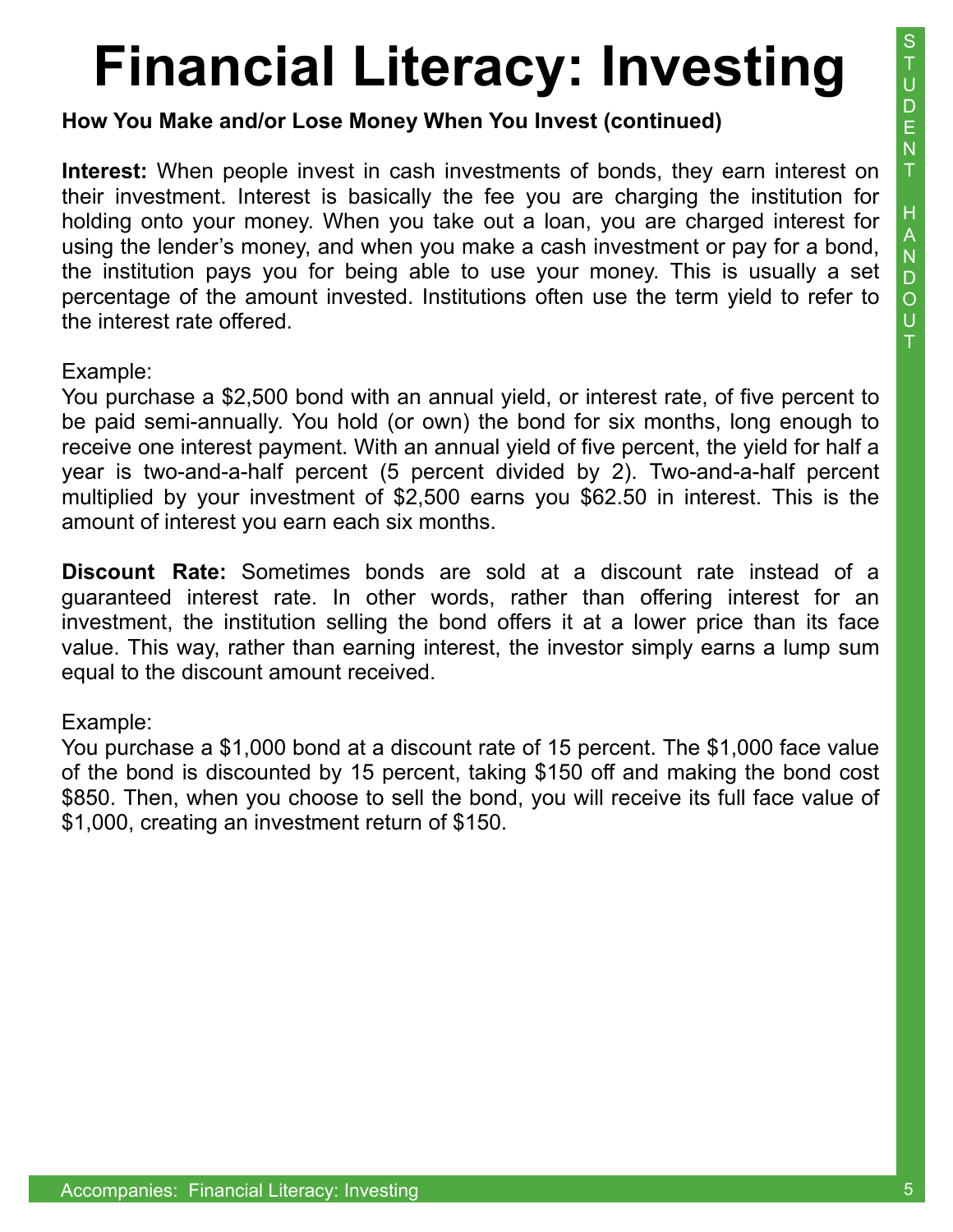#### **Stock Splits**

All companies with publicly traded stock have set number of shares. Sometimes a company's stock value can get so high, investors stop buying the stock or the high value is not realistic to the true value of the company. This is when the company could consider a stock split. With a stock split, the number of shares increases and the price of each share decreases proportionately. Similarly, if a company's stock prices become so low they lose respectability in the market, a reverse stock split may occur. In this case, the number of shares decreases and the price of each share increases proportionately. Investors which already have shares will own more or less shares after a split, but the value of the shares owned will be the same as before the split. The primary motive of stock splits and reverse stock splits is to make the shares more attractive to current and potential investors even though the value of the company has not changed.

#### Examples:

Company A has 1 million shares in the market, and each share is valued at \$100. Compared to the price levels of shares of similar companies, this price is too high to be attractive to investors. The company can issue more shares into the market through a 2:1 stock split. This means they will double the number of shares in the market and the value of the shares will be cut in half. There are now 2 million shares in the market worth \$50 per share. The total market value of the company's shares is still the same (\$100 million), but there are more shares at a lower price.

Company B has 1 million shares in the market, and each share is valued at \$10. Compared to the price levels of shares of similar companies, this price is too low to be attractive to investors. The company decides a reverse stock split is beneficial and applies a 1:2 split. This means the number of shares is cut in half and the value of the shares doubles. There are now 500,000 shares valued at \$20 per share. The total market value of the company's shares is still the same (\$10 million), but there are less shares at a higher price.

Regardless of the type of the stock split, the total market value of the company's shares remains the same.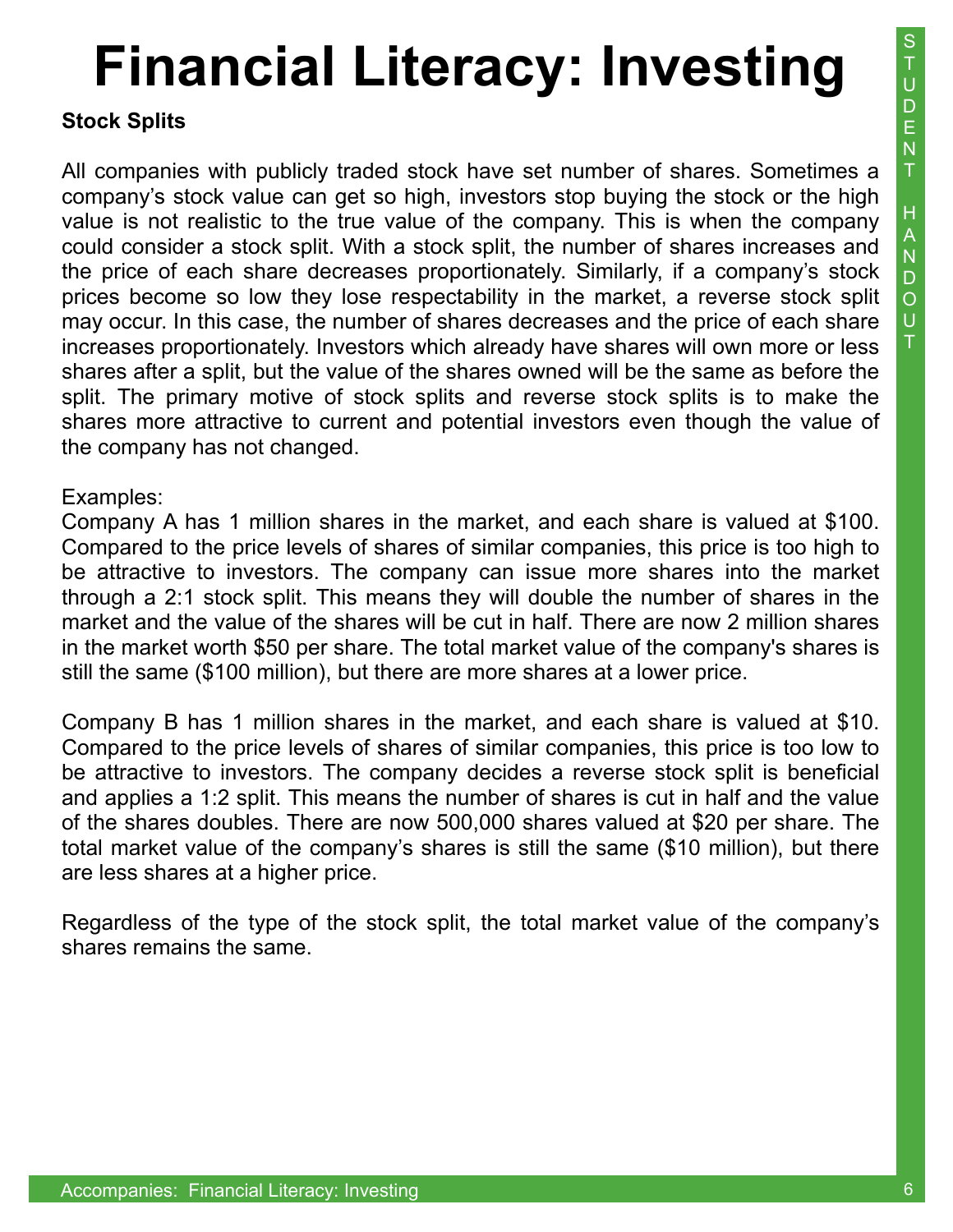### **Basic Types of Mutual Funds**

There are many types of mutual funds available to investors. These are some of the most basic. For more information on types and characteristics of mutual funds, speak to a professional financial or investment advisor.

**Aggressive Growth Funds:** These invest in companies demonstrating high growth potential, but the companies often have high volatility in share price. They perform well in economic booms, but perform very poorly in economic downturns. They are high-risk investments and should be avoided by the average investor.

**Growth Funds:** These funds invest in companies showing above average growth potential, with little or no dividend payouts. These are moderate- to high-risk investments depending on the companies in which the fund invests.

**Income Funds:** These invest in companies which routinely pay good dividends or interest. Their purpose is to provide income on a steady basis. These are considered relatively low-risk investments.

**Growth and Income Funds:** These funds invest in some companies which pay good dividends and some which have great potential for growth. They are popular among balanced investors because they attempt to combine the benefits of growth funds and income funds. They are moderate-risk investments.

**Balanced Funds:** These invest in a mix of bonds, preferred stock and common stocks. Their objective is to provide a balanced mix of safety, income and capital appreciation. Generally, they maintain a fixed ratio of cash investments to capital market investments. They are typically moderate risk, but risk level often depends on the ratio used.

**Money Market Funds:** These invest in highly liquid, short-term assets. Because they mostly consist of cash investments, they are considered the least risky type of fund.

**Bond Funds:** These invest in numerous individual bonds. Each fund typically has a stated objective and specialization, such as government securities or high-yield bonds. Risk is usually moderate for these funds, but it greatly depends on the fund's focus.

**High-Yield Bond Funds:** These funds invest in high-risk, high-yield bonds. The bonds are higher risk because of a low credit rating and possibility of default. However, to compensate for this risk, yields, or interest, is high as well. They are moderate-risk investments.